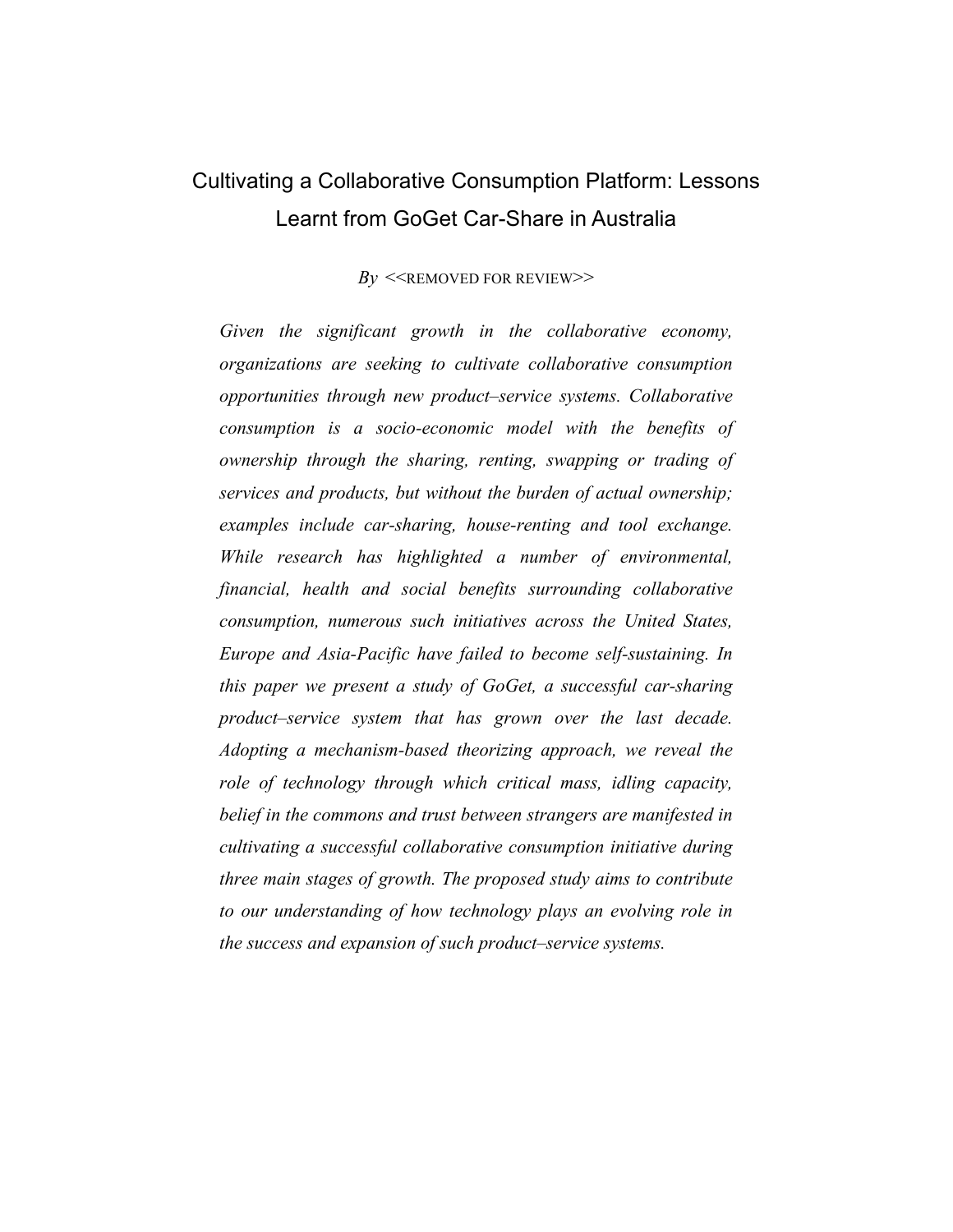#### **I. Introduction**

The benefits and experience of temporarily accessing goods and services for a fee—or other means of compensation—instead of buying or owning them is the basis for the socio-economic model known as collaborative consumption (Belk 2014; Botsman and Rogers 2010). This redistribution, sharing and increased value of existing resources is part of a wider pro-social sustainability transformation, responding to environmental issues such as resource depletion and waste (Piscicelli et al. 2015), as well as problematic cultural issues such as hyperconsumerism (Hamari et al. 2015). A global rise in collaborative consumption services, enabled through technological advancements, has been hailed as one of the significant shifts in consumption behaviour in recent times (Trang et al. 2015).

Today, the ubiquity of privately-owned vehicles has resulted in automobiles fading into the background as an everyday 'tool', despite being a ground-breaking technology that greatly advanced industrialized society. For over a century, the ongoing development of automotive technology has changed people's day-to-day actions and the infrastructure that connects homes, businesses, and cities (Botsman and Rogers 2010; Kent 2014b). However, an endemic use of privatelyowned cars has resulted in a number of unintended consequences that have now reframed the widespread use of private car ownership as a problem that requires urgent attention (Kent 2014b). Of particular interest in the context of this study is the rise of online car-sharing services, such as Zipcar, which epitomize the "product–service system" (Botsman and Rogers 2010; Kent and Dowling 2013) of collaborative consumption. Product–service systems enable private entities whether individuals or organizations, for-profit or non-profit—to temporarily offer goods as a service. In addition to sustainability benefits (Kent and Dowling 2013), and potential health benefits (Kent 2014a), the growth in car-sharing services has caused a shift in the meanings associated with the material ownership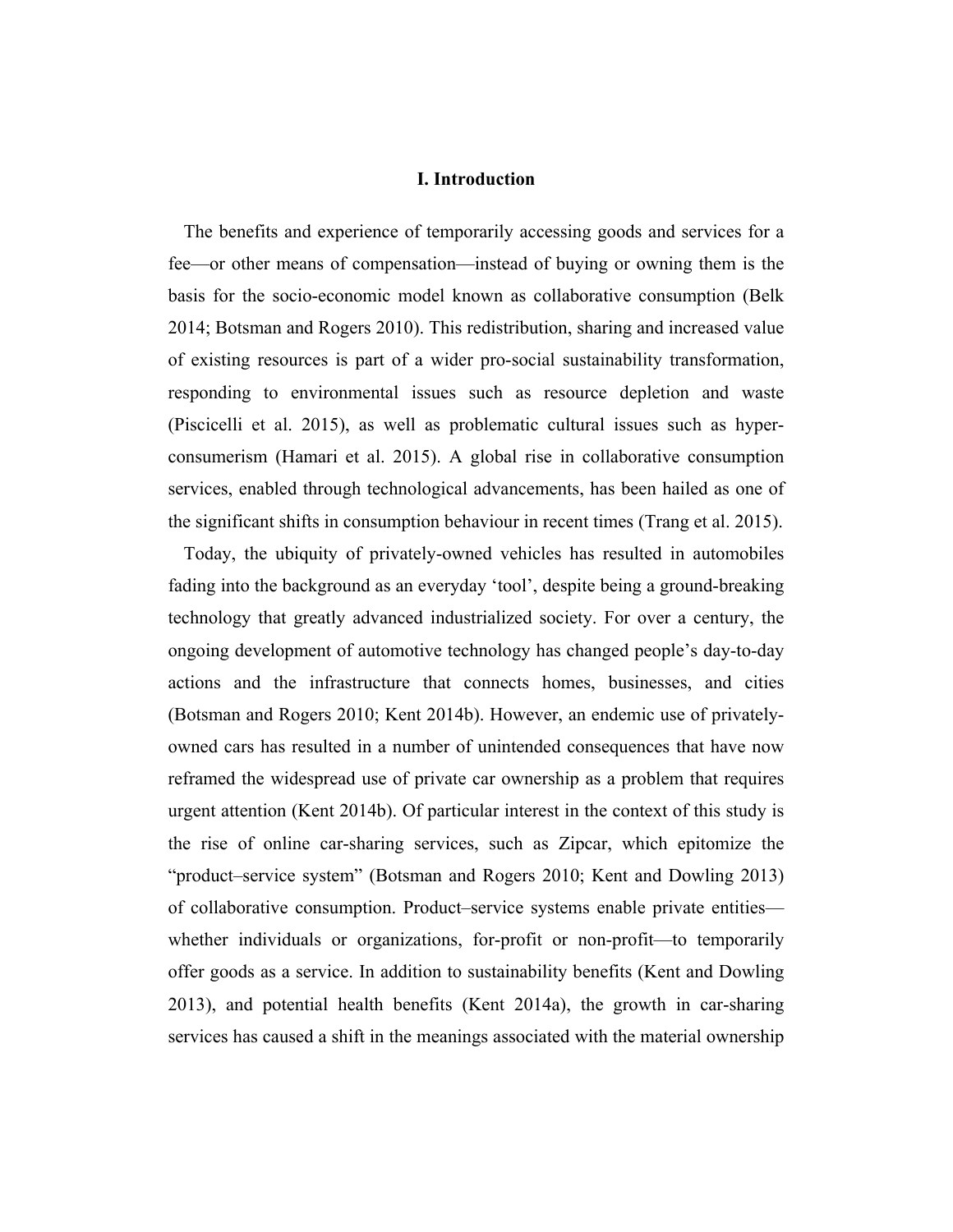of pervasive technologies. In particular, there is a growing appreciation for the innate contradiction in the fact that car ownership provides freedom and autonomy, and yet, also comes with various burdens and restrictions relating to factors such as costs and maintenance (Belk 2014; Dowling and Kent 2013).

Collaborative consumption is of particular interest to IS research as the rising adoption of technological platforms (Hagiu and Wright 2013; Tan et al. 2013; Tiwana et al. 2010) has greatly contributed to the growing prominence of this phenomenon, and in the process has disrupted a number of incumbent industries, such as transportation. While research has begun to examine the antecedents of participation in such services (e.g. Kim et al. 2015; Matzner and Chasin 2015) little is known about how technologies are being used to facilitate successful collaborative consumption initiatives.

The objective of this paper is to *investigate the role of technology in cultivating collaborative consumption initiatives*. The study aims to provide recommendations for organizations about how to strategically incorporate technologies in cultivating collaborative consumption initiatives, growing from grassroots start-ups to more commercially-oriented businesses.

The paper begins by briefly discussing the emergence of collaborative consumption, highlighting the role played by advancements in technologies, as well as emphasizing the four criteria central to its success. Next, we provide an overview of mechanism-based theorizing, which we will use in our analysis to theorize on how technology enables collaborative consumption. We then present the research design for our exploratory study of a product–service system provided by the Australian company, GoGet. We conclude this paper by presenting our preliminary analysis around three stages of growth in the GoGet car-sharing platform in order to better understand the context in which potential mechanisms operate in bringing about IT enabled collaborative consumption.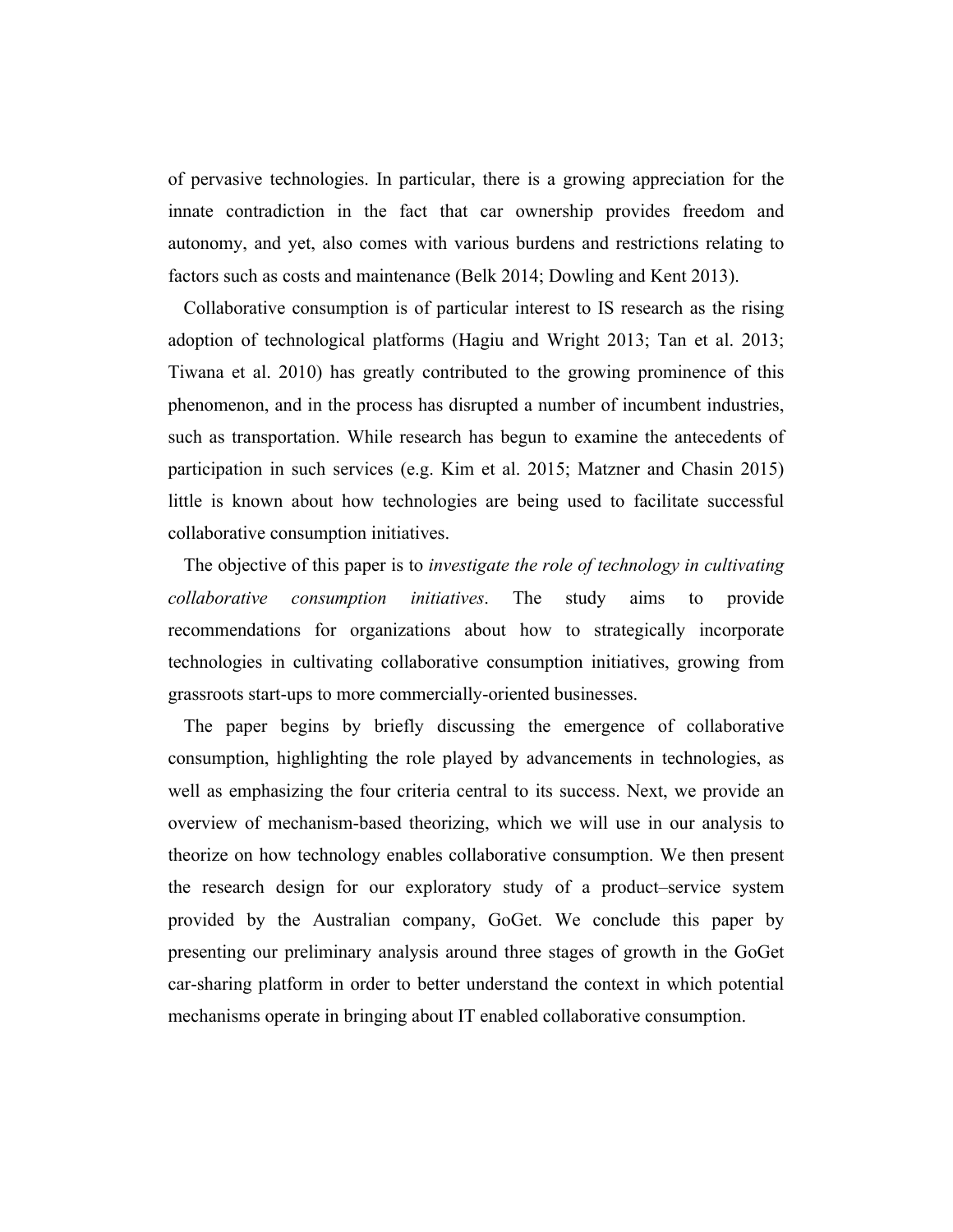# **II. Background**

## *Collaborative Consumption and Emergence of Car-Share*

Developments in information and communications technology have fuelled the emergence of the collaborative consumption phenomenon over the last decade. In their book, "What's mine is yours", Botsman and Rogers (2010) brought the idea of collaborative consumption into the 21st century, highlighting its power to disrupt industries and its widespread growth through the internet and advancements in digital technologies. At its core, collaborative consumption is a socio-economic model based on the sharing, renting, swapping or trading of services and products, providing experiential benefits of temporary ownership but without the burden of ownership. There are many examples of collaborative consumption in the market today. Perhaps the most prominent example of collaborative consumption is that of Airbnb, where travellers rent lodging from other members of the community (Ikkala and Lampinen 2015). Another example is Zipcar, an organizational car-sharing service that provides an alternative to traditional car rental and car ownership services (Smolka and Hienerth 2014). While accommodation and transportation are two popular exemplars of collaborative consumption facilitated through online services, the phenomenon itself spans a myriad of different categories including the sharing of household and sporting equipment, electronic appliances, luxury goods such as clothing, as well as the sharing of privately owned spaces, such as gardens and storage units.

Car-sharing dates back before the Internet or even the automobile itself, through the hiring of horse-drawn carriages and drivers (Botsman and Rogers 2010). Today, car-sharing is implemented in a number of ways, from traditional taxicabs, peer-to-peer sharing, as well as services provided by car-sharing organizations (Dowling and Kent 2013; Trang et al. 2015). In relation to the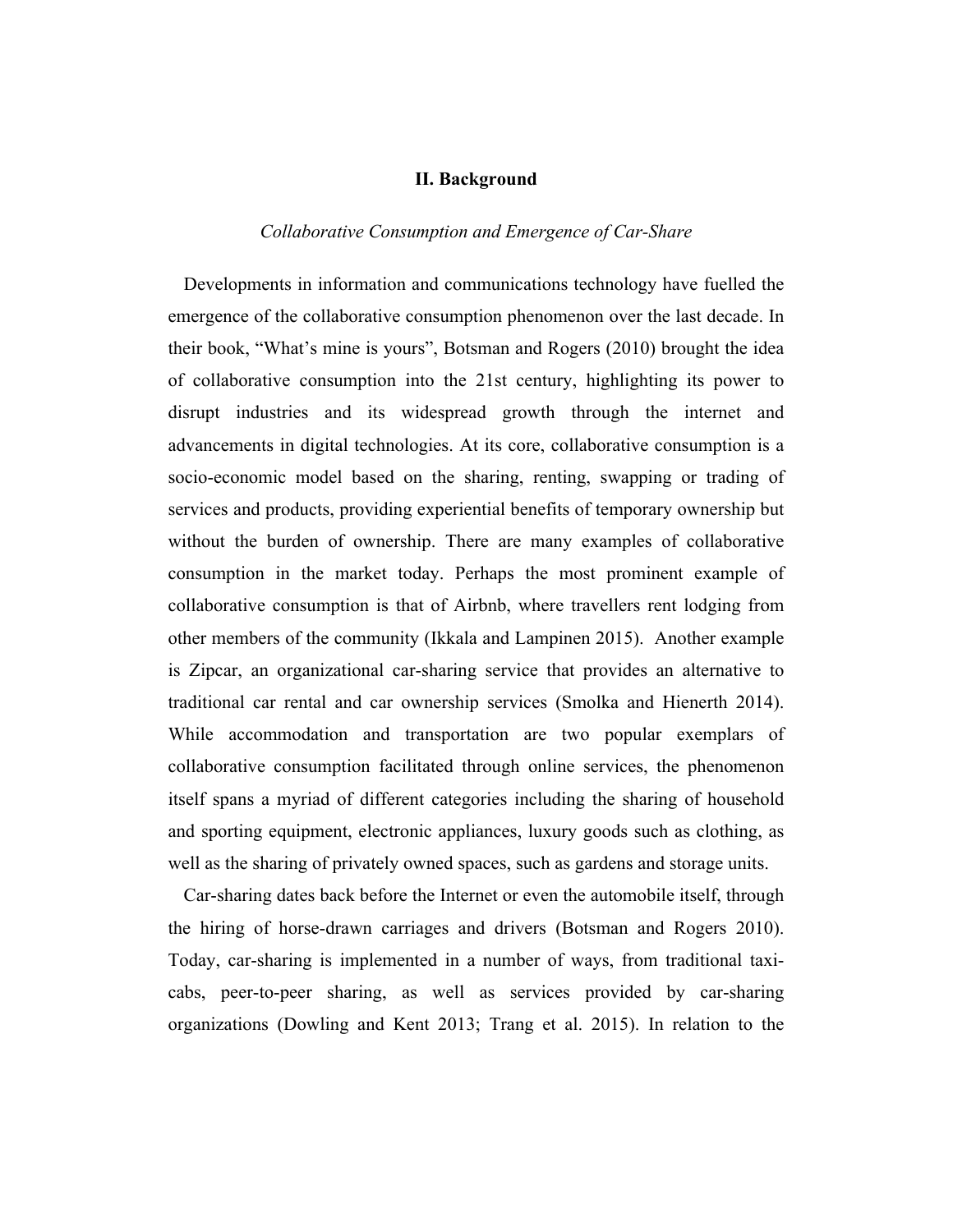access services provided by car-sharing organizations, the term 'product–service systems' is used to describe "a product [that] is owned by a company or individual and multiple users share its benefits through a service" (Botsman and Rogers 2010, p. 101). A product–service system relates to products such as cars with high idling capacity that may fulfil the temporary needs of users. Car-sharing through peer-to-peer sharing as well as organizational services has grown in popularity as a result of the prevalence of Web 2.0 services and digital technologies that have brought about significant changes in the way in which the sharing of products and services can take place. This digitalization of collaborative consumption has provided greater efficiency through automation, providing potentially higher usability and service acceptance (Trang et al. 2015). For instance, owing in part to the ubiquitous connectivity, personalization and affordability of mobile devices and applications (Nolan 2012; Vodanovich et al. 2010), platforms such as Airbnb and Zipcar have created value and recognition by facilitating new services and opportunities for individuals, communities, organizations, non-profits and governments.

# *Emergence of Digitalized Initiatives and Platforms*

In their attempts to create successful collaborative consumption initiatives, practitioners are facing a number of obstacles. For instance, in 2014, a review of 45 collaborative economy start-ups across the globe found that a number of collaborative consumption initiatives have failed due to reasons such as the inability to achieve critical mass, unclear value propositions, lack of product focus, insufficient funding, regulation challenges, trust issues and poor user experiences (see Collaborative Consumption website<sup>1</sup>). Despite the importance of these four criteria in cultivating (i.e., initiating and maintaining) collaborative

<sup>1</sup> http://www.collaborativeconsumption.com/2014/12/18/failure-mapping/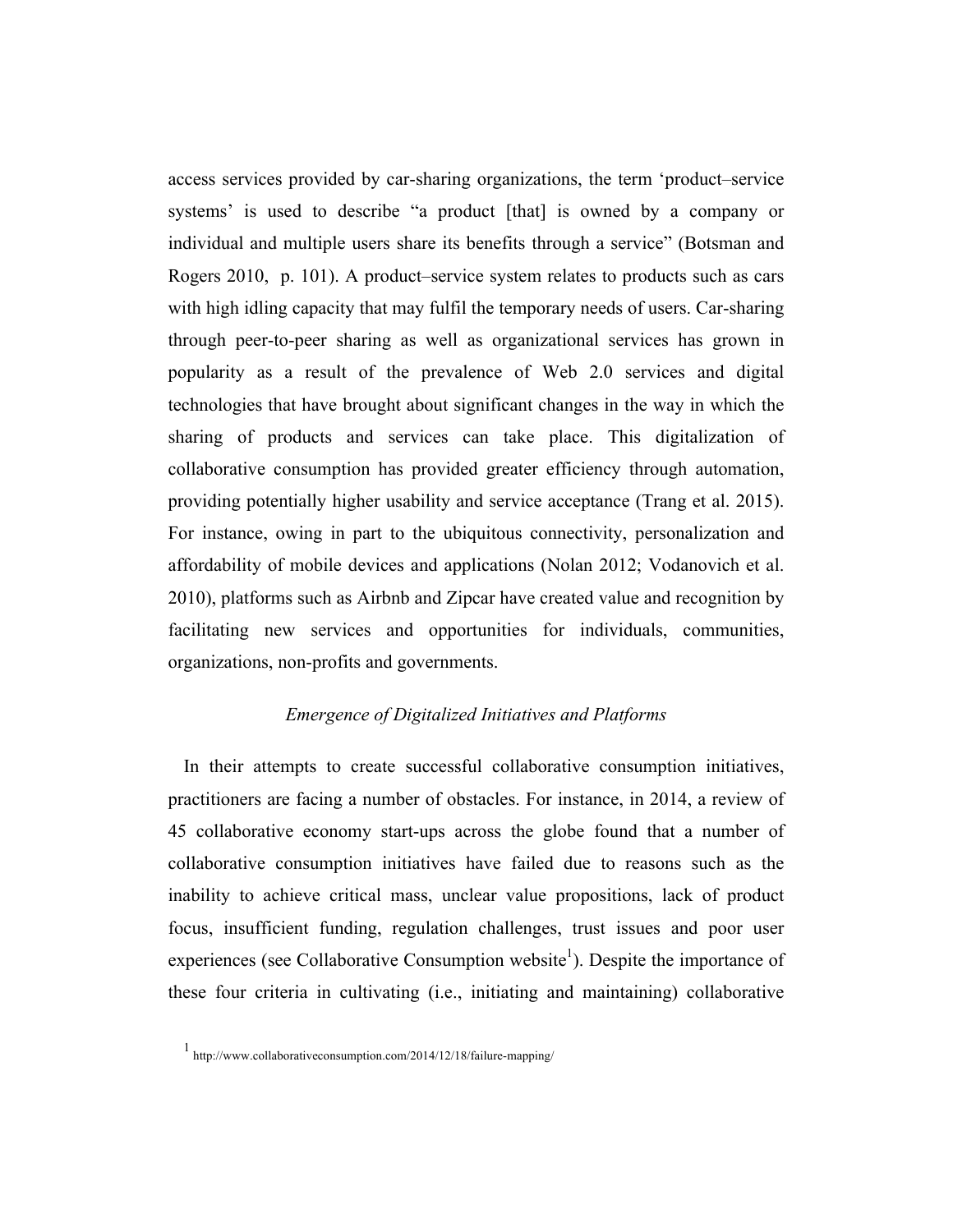consumption, research to date has failed to adequately discuss or examine the role played by technology in harnessing these fundamental requirements. In response, the objective of this study is to examine how technology is used over time to facilitate the successful initiation and development of collaborative consumption product–service systems.

In order for collaborative consumption initiatives and the use of technology to be successful, we posit that organizations must harness and cultivate a combination of: (1) critical mass, (2) idling capacity, (3) belief in the commons, and (4) trust between strangers (Botsman and Rogers 2010). To clarify, firstly, in reaching *critical mass*, a convenient amount of choices must be on offer to satisfy users. This is important in order to generate enough momentum for a system to become self-sustaining. While the specificity of achieving critical mass naturally varies depending on context, needs and expectations, the attraction of a core group of recurrent users appears to be central to creating social proof or social acceptance of the system. Secondly, harnessing *idling capacity* relates to the actual exploitation of resources, be they tangible or intangible assets, and redistributing their surplus capacity for productivity and usage amongst users. This unused potential of resources may incorporate the use of, for instance, an idle vehicle, or even the empty seat in a car during a morning commute. Thirdly, *belief in the commons* refers to the idea that, through participation, users are providing value and supporting a system and in turn adding value to a wider community. This idea "taps into an innate quest to be part of a solution or even a movement of people with similar interests… every single person who joins or uses [it] creates value for another person, even if this was not the intention" (Botsman and Rogers 2010, p. 91). Finally, *trust between strangers* relates to the idea that collaborative consumption ultimately rests on the creation of trust between people who are brought together through mutual engagement in the service. For instance, a level of trust is required when sharing a home or a car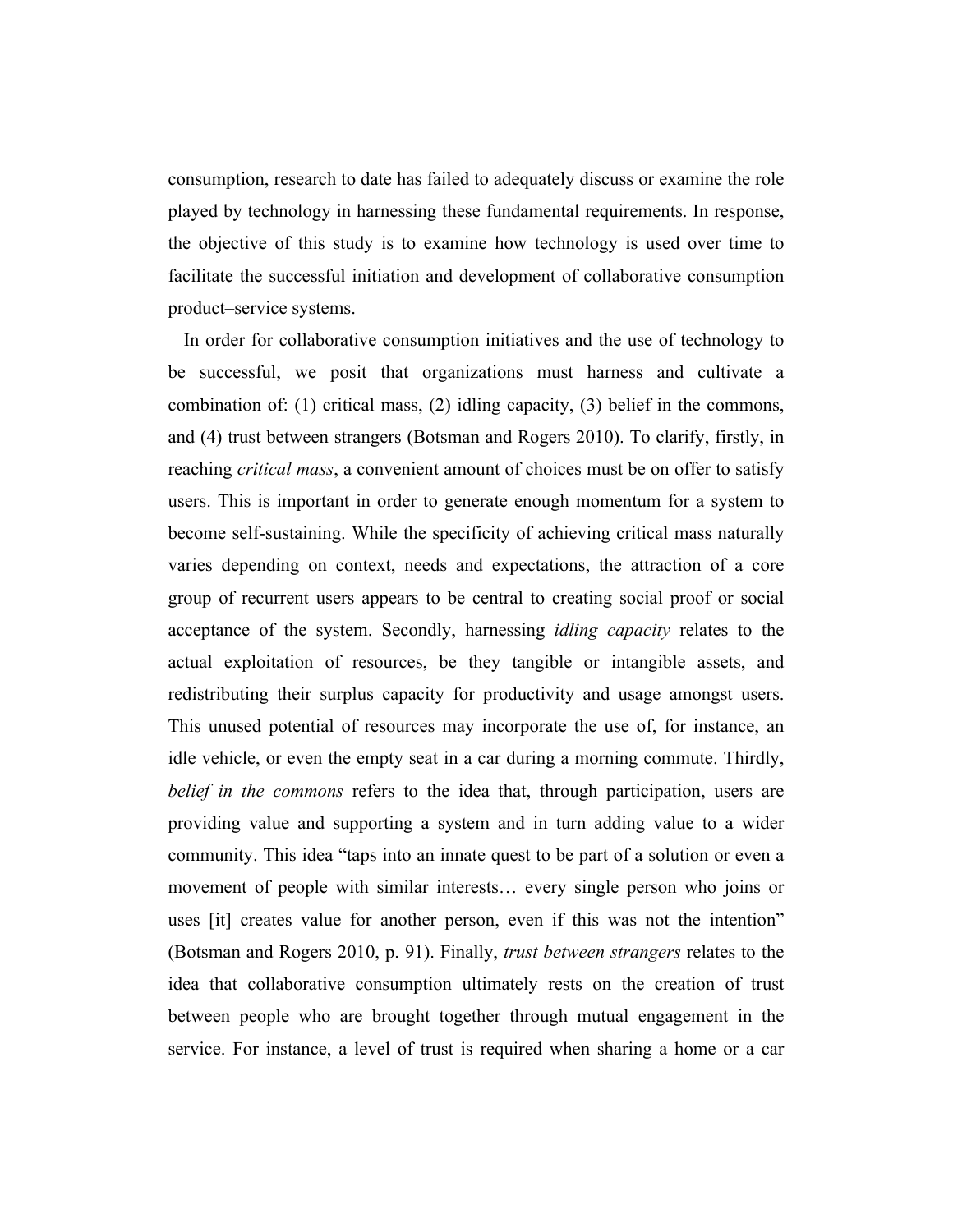with strangers. However, in cases such as organizational car-sharing, exchanges may be handled by a third party, thus minimizing the need to trust others.

Platforms that enable product and services exchange operate in an IT-enabled commercial network of suppliers, intermediaries and customers (Cusumano and Gawer 2002), and facilitates transactions between these different sides of the market to add value (Gawer and Cusumano 2008). Notable platforms include Yellow Pages for consumers and advertisers; eBay for buyers, advertisers and sellers; Google and Facebook for advertisers and Internet users; and Alibaba.com, with its large network of sellers, promoters and buyers (Eisenmann et al. 2006; Rochet and Tirole 2003). These multi-sided platforms leverage technology, such that advances in web technologies over the past decade have underpinned their growing affordances and usefulness (Boudreau and Hagiu 2009; Hagiu 2009b). At its core, these platforms afford two functions: "reducing search costs, incurred by the multiple constituents before transacting, and reducing shared costs incurred during the transactions themselves" (Hagiu 2009a). The concept of *multi-sided platforms* is not new. Prior literature in economics and information systems postulates that it involves transactions among two or more groups of *constituents*  (such as consumers, sellers, advertisers and suppliers) through an intermediary (Hagiu 2014; Tiwana et al. 2010). A shopping mall that brings together consumers and store owners is an example of a multi-sided platform. Platforms exist in multi-sided markets which have *subsidised groups,* namely, groups of platform users (typically sellers) who, when attracted in volume, are highly valued by the *paying group*s (typically buyers).

### *Mechanism-Based Theorizing and Research Design*

This study employs the mechanism-based theorizing approach in studying collaborative consumption. This is a process-based approach that enables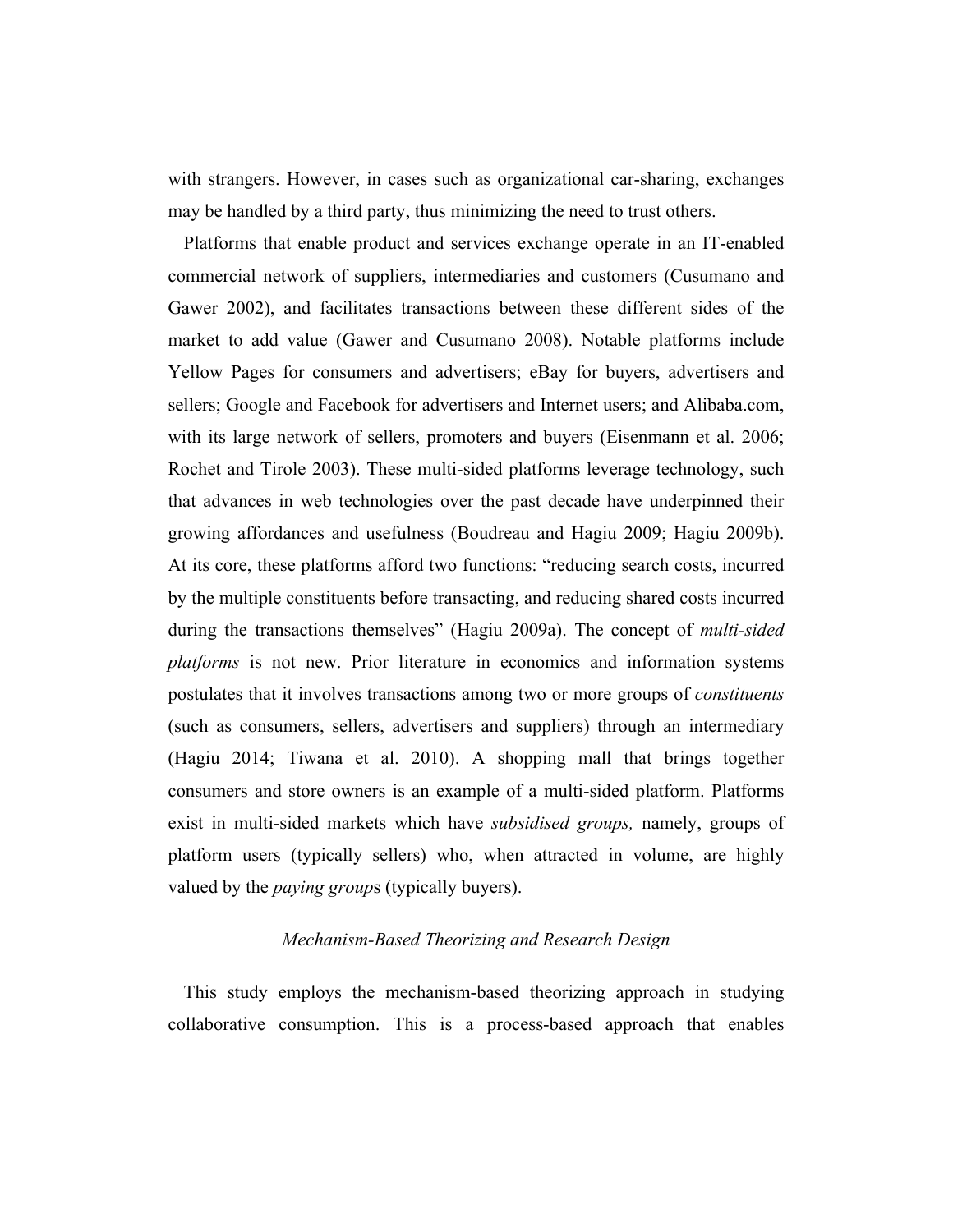researchers to explore the causal mechanisms underpinning a phenomenon of interest (see Avgerou 2013; Davis and Marquis 2005). To clarify, the term mechanism refers to a "pathway or process by which an effect is produced" (Gerring 2010, p. 161). The mechanisms that are theorized may be considered likely under some conditions (but not certain), while considered unlikely under other conditions. For example, Hedström and Swedberg (1998) proposed that the concept known as a "self-fulfilling prophesy" can be interpreted as a mechanism that explains how rumours regarding a bank's solvency, even if untrue, can lead to liquidity problems because account holders' beliefs (e.g. about the bank's liquidity) lead to actions (e.g. withdrawing cash) that may result in the bank becoming insolvent. Nevertheless, explanations of how and why outcomes occur can usually not be explained by a single mechanism. Instead, mechanism-based theorizing seeks to understand how mechanisms cascade and operate in conjunction with each other, affecting the beliefs and desires of individuals as well as their opportunities for action in bringing about outcomes (see Campbell 2004; Hedström 2005). As mechanisms explain how and/or why one event or phenomenon leads to another, mechanism-based theorizing strives to overcome spurious associations that can result from variance models (Hedström and Swedberg 1998). Instead, they specifically reveal the underlying social processes connecting inputs and outcomes (Avgerou 2013; Falleti and Lynch 2009).

We adopt a case study approach to our study. Collaborative consumption forms an inherently complex and multi-dimensional phenomenon, therefore an objective approach to research might be difficult (Koch and Schultze 2011), making it more appropriate to examine the phenomenon by interpreting the shared understandings of the relevant stakeholders (Klein and Myers 1999). The case study research methodology (Walsham 1995; Walsham 2006) is particularly appropriate for such an exploratory research endeavour. The qualitative case research method adopted here allows us to unearth operational processes and to address our 'how' research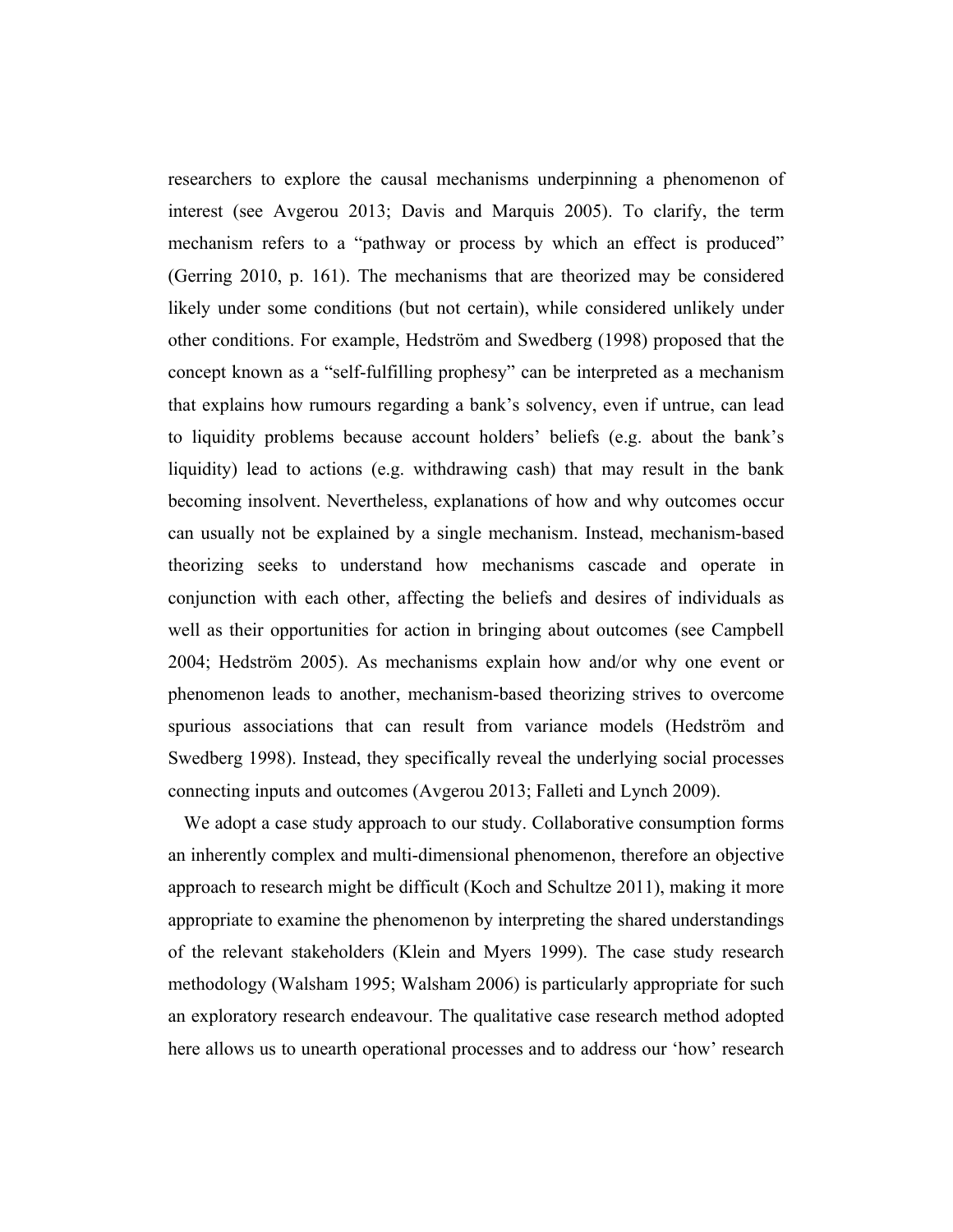question (Walsham 1995; Walsham 2006). We adopt an interpretive approach (Klein and Myers 1999) as there is no established theoretical model to explain how collaborative consumption is achieved through digital technologies. We propose that product–service systems may be understood as a combination of mechanisms. These mechanisms can be defined in terms of actors (i.e. organizations or participants), their habits of cognition and behaviour (i.e. desires, beliefs and opportunities), related resources (e.g. information, knowledge embedded in routines, and technologies), and the actions they take when faced with a problem situation. This perspective of collaborative consumption aims to advance academic and practitioner knowledge by providing a more nuanced insight into the processes and use of technology by service providers and customers alike. Based on these criteria, we chose GoGet— the largest and most commercially successful car-sharing company in Australia— as our case organization. To date, we have conducted 14 face-to-face interviews with various stakeholders within GoGet. The internal informants were predominantly senior and middle managers of GoGet including the Communications Manager (three interviews), CEO and CFO, Marketing Manager, Client Service Managers, Business Development Manager, Accounts Manager, Client Service Officers, Fleet Manager, Operations Manager and General Manager of Melbourne operations. Finer details of data collection and analysis are available from the authors on request.

# **III. Lessons Learnt: GoGet Car-Share**

As of 2014, GoGet operated 2,000 vehicles Australia-wide. The focus of GoGet is to provide a platform for customers to reserve a nearby GoGet car by webenabled devices or telephone. GoGet currently serves areas in Sydney, Melbourne, Brisbane and Adelaide. In these cities, GoGet promotes car-sharing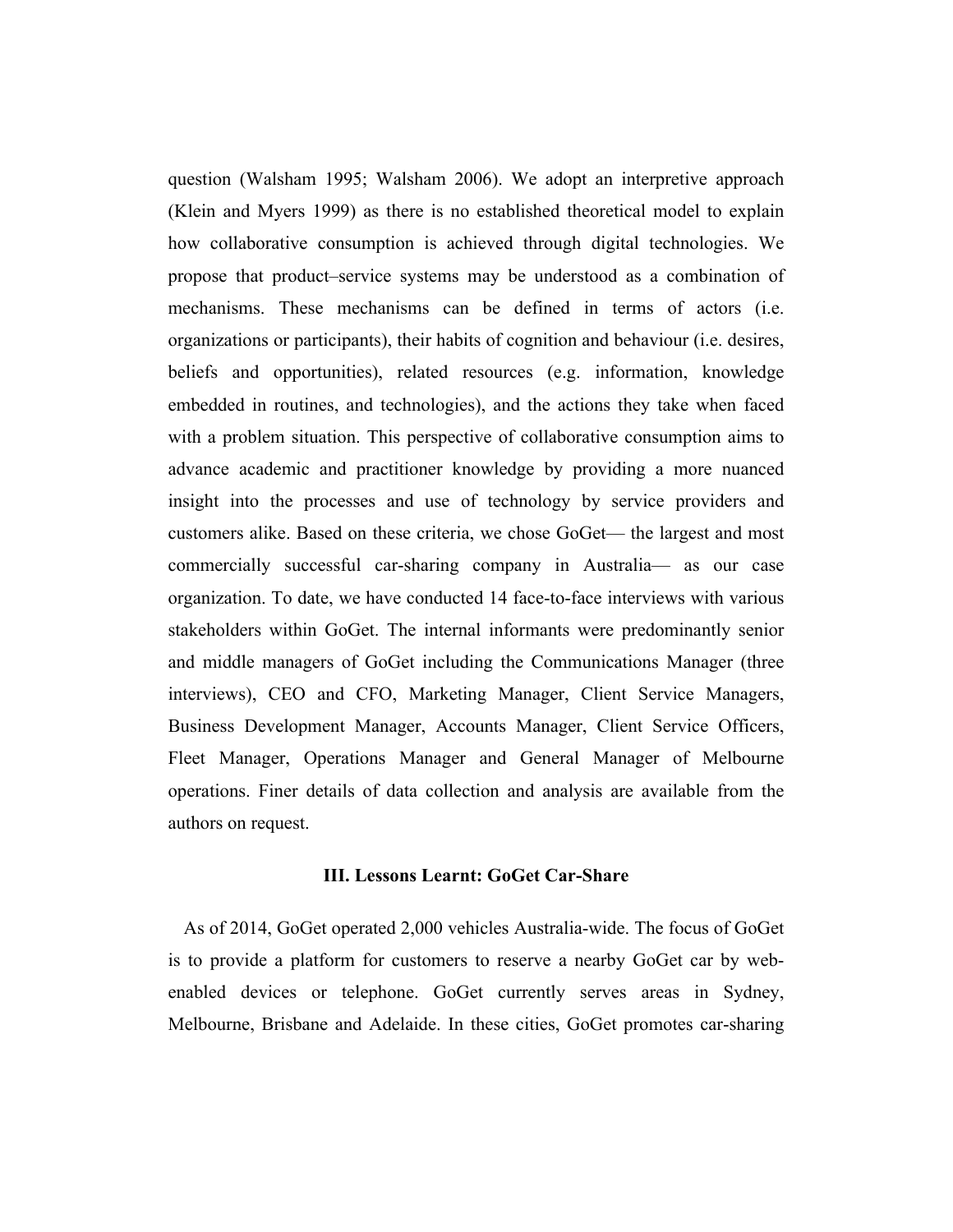initiatives on the basis that they enable more sustainable travel habits and help keep businesses and residents connected. The discussion in this section focuses on our preliminary findings on how technology helps to achieve collaborative consumption. With reference to the preliminary summary model in Figure 1, which illustrates how IT enabled collaborative consumption in this case organization over time. In the following sub-sections, we present our preliminary analysis around three stages of growth in the GoGet car-sharing platform in order to better understand the context in which potential mechanisms operate in bringing this platform to a success. GoGet started as a consumer-to-consumer (C2C), then transformed into a business-to-consumer (B2C) model. Finally, GoGet now operates a business-to-business (B2B) model by working directly with companies to provide a mobility system for their employees.



FIGURE 1: HOW GOGET ACHIEVES IT-ENABLED COLLABORATIVE CONSUMPTION

### *Stage 1: Collaboration at the Grassroots (C2C)*

When GoGet initially started in 2003, only a handful of resident in the Sydney suburb of Newtown participated in the business model. These members held a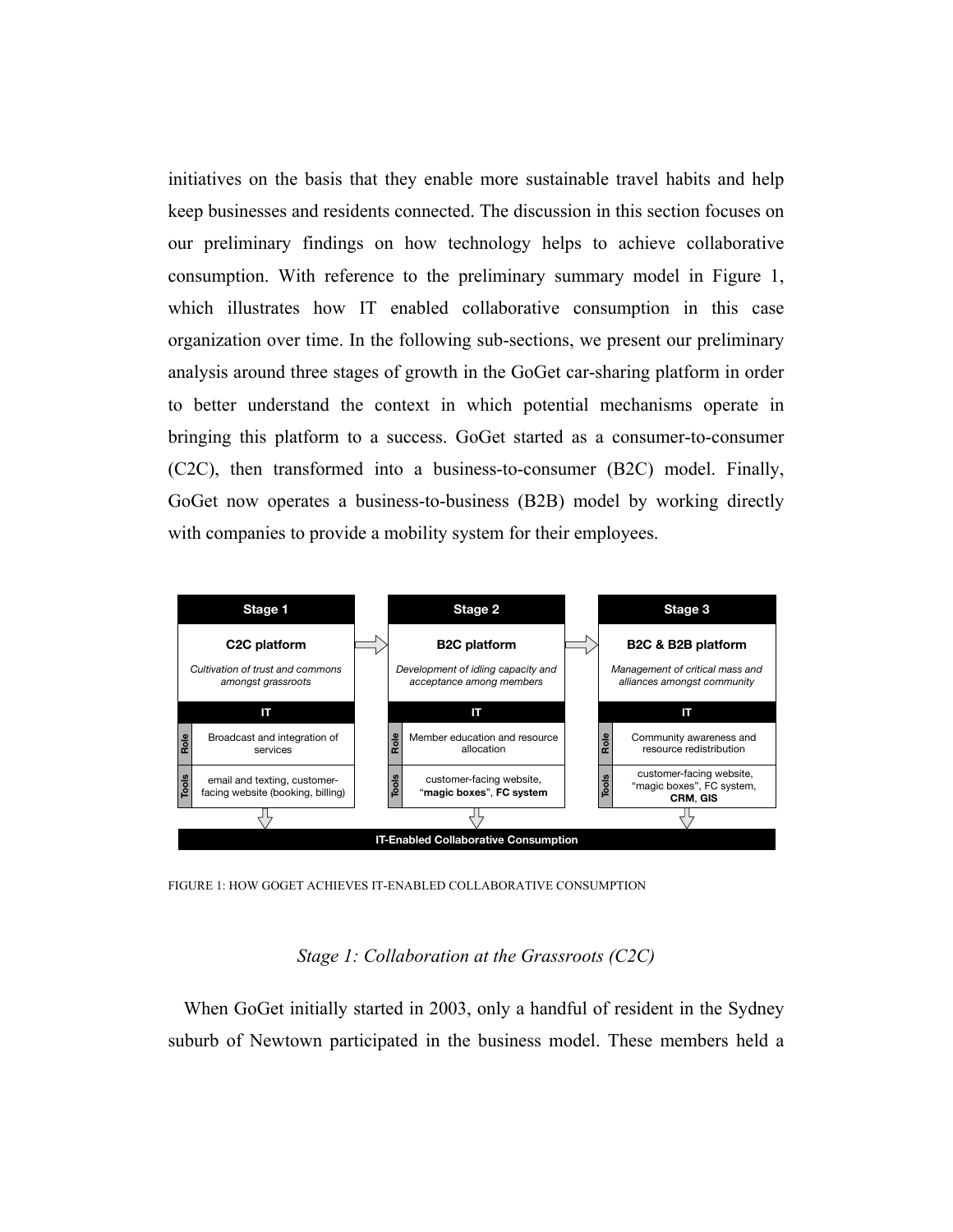common belief, participating in a new type of local product-service with the intention of bringing about a change to benefit the environment and increase sharing and access to private transportation in their communities. At this stage, the members showed exceptional trust towards each other, making sure that the cars were maintained and parked in the right location, as well as sharing car keys with one another. Little digital technology was used to run the initial GoGet operations; the role of IT used by customers was largely limited to emails and texting, used to communicate the secure location of the car keys among members in the Newtown area. *"So we didn't have any in-car technology or remote access, we just had a public-facing website which we did by ourselves, and also the booking systems which include fleet management, and billing. We didn't have payment gateway integrations as it was all done manually"* [Business Manager]. The 'idling capacity' of the fleet at this time was high as utilization of the product-service was low due to low mass (i.e. members). Moreover, the current self-organized business model demonstrated limits for further growth. GoGet decided to move to a different type of business model to scale the platform and increase their revenues. They planned to acquire their own car fleet and changed the governance of the platform. As a result, the GoGet initial consumer-toconsumer (C2C) business model moved to a business-to-consumer (B2C) business model.

# *Stage 2: Scaling the Platform (B2C)*

Soon after the business model change, GoGet invested in its first in-car technology called the unit or "*magic box*" and the FC system (a pseudonym for the purposes of our study) that managed the operations. A customer-facing website helped with online signups and registrations. The in-car technology included a radio-frequency identification (RFID) reader that assists in the remote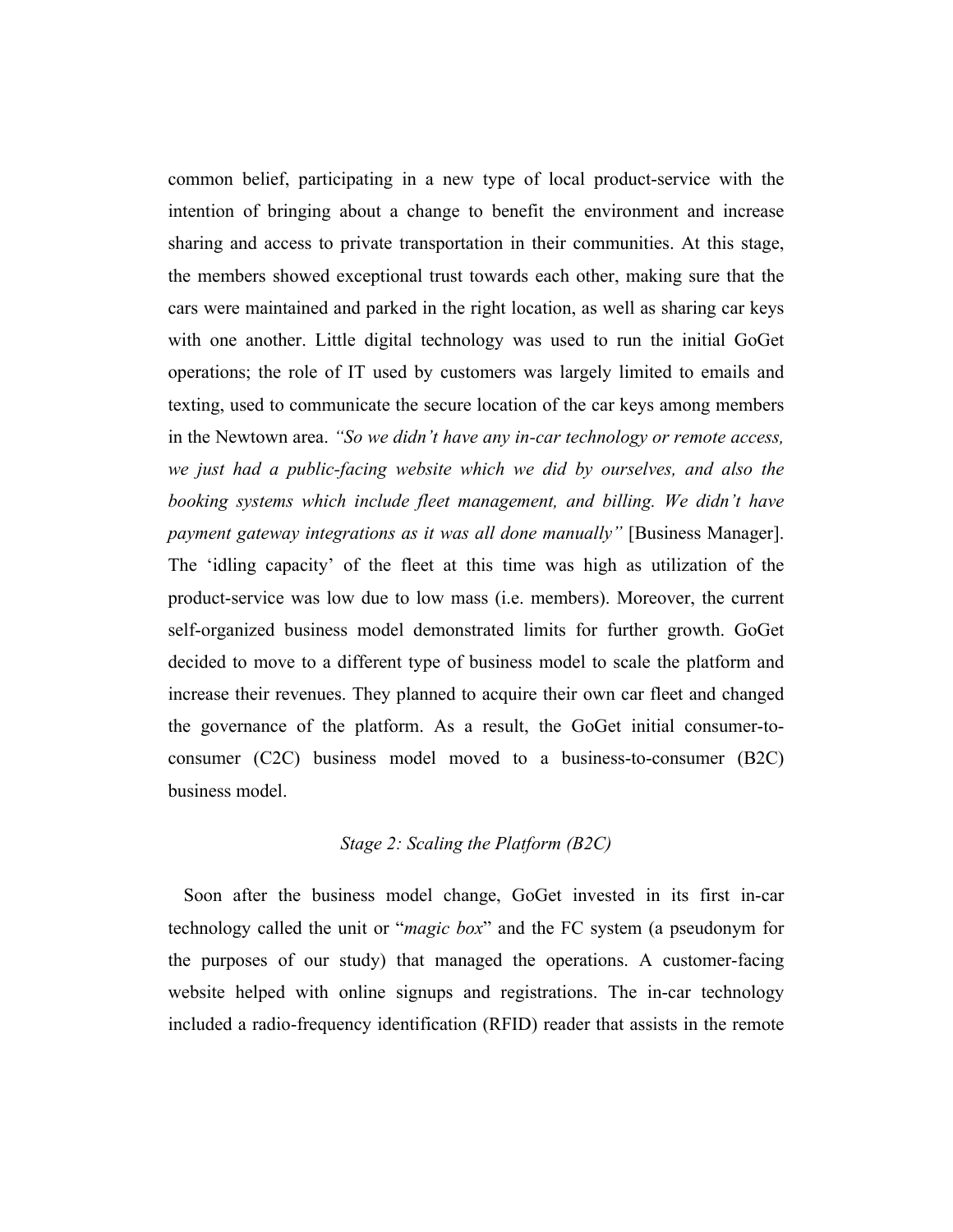locking and unlocking of cars and a unit that records the location, speed and distance travelled for billing purposes. The company soon developed a critical mass, popularising the car-sharing initiative in the surrounding suburbs. *"One of the reasons that GoGet has managed to grow into a car-share organization that is one of the largest in the world, is that we have had this focus of growing a network over making sure our technology was perfect before we put it out to the market"* [Product Manager].

After GoGet launched its customer-facing website in 2008, it invested heavily in the integration of software to manage operations such as making bookings, determining location, solving customer issues and remotely unlocking its cars. The development of its product–service system improved idling capacity such that cars were available even during peak business hours within convenient distance. "*We want more utilization but up to a certain point because if a vehicle isn't available for usage consistently in an area then people will stop using it at all. One of the things that we do with idling capacity is to look for a mix of both residential and commercial uses because if you have just personal use, you will find that everyone wants to use the car in the evening and during the weekends"* [Product Manager]. The ongoing development of the system led to a shift in the motivation of car-share use. To clarify, this was a transformation from a conservation motivation to conscious consumerism, whereby the local population became increasingly educated and accepting of the service on offer. For instance, the growing body of members started accepting GoGet's car sharing services for their own self-interests needs and benefits instead of believing in a particular environmental or sustainability agenda facilitated by the service. With over 40,000 members at this stage, local communities demonstrated a wide acceptance of the GoGet business model. The orange wing mirrors by which GoGet cars became known for throughout Sydney slowly became part of the urban topology, which helped spread awareness and uptake of the business. Giving 'human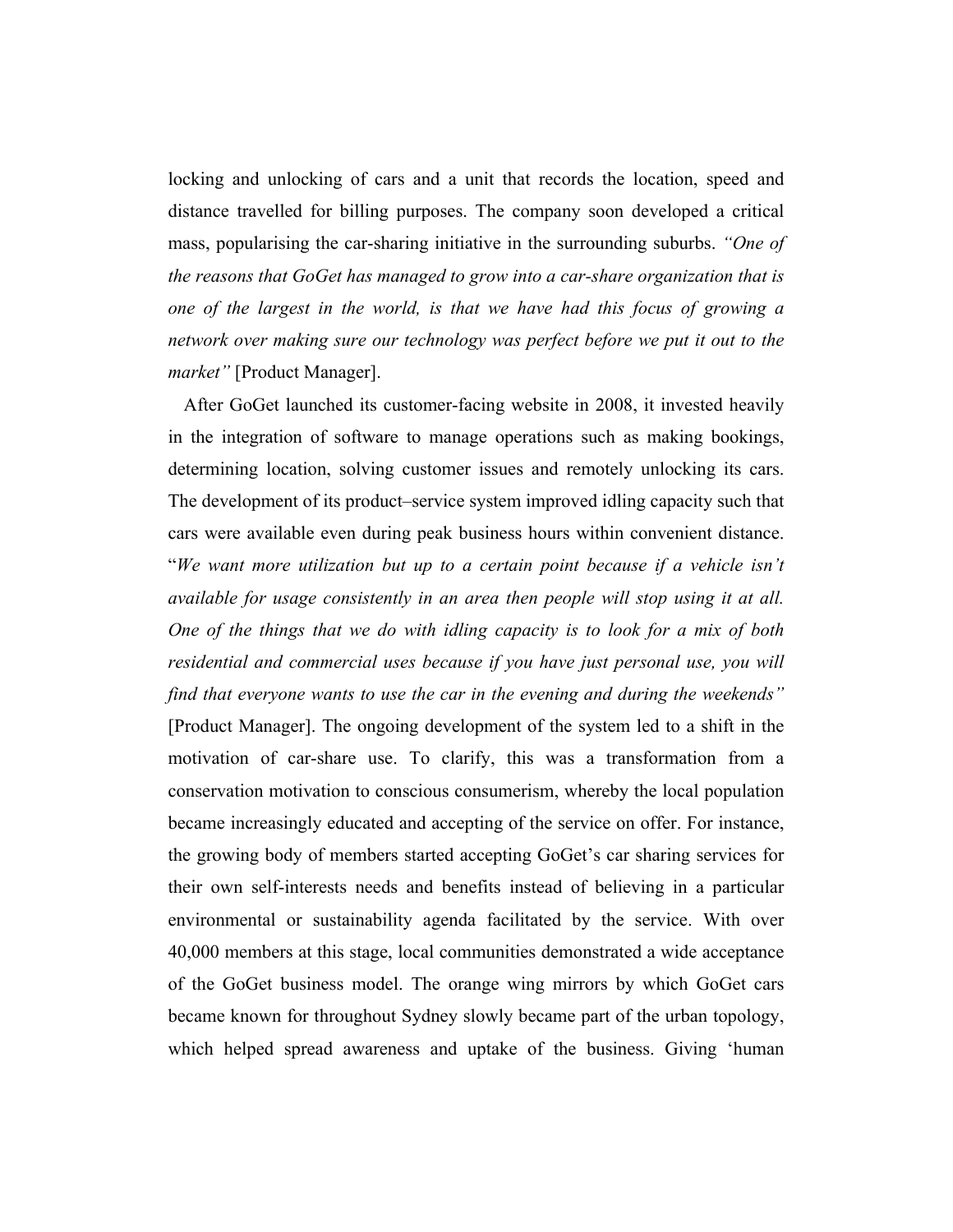names' to the GoGet cars was another small step taken by the organization to improve the sense of belonging and identity that customers developed with their local GoGet car. As the service grew, the perceived benefits reaped by temporarily accessing a local shared car began to be perceived as outweighing the benefits of owning a private car in the city. *"So they will see that resource always a bit as belonging to them, they will recognize it and know some of the other people who use the vehicle in the same street. While it is not theirs, they still have some sort of vested feeling about it"* [Communications Manager]. Over time, parking spots were allocated exclusively for GoGet cars throughout a number of suburbs, with the 'super-pod' in Sydney's Central Park urban village being the largest bay parking facility for car-sharing in the world.

#### *Stage 3: Expansion of the Collaborative Consumption (B2C&B2B)*

Critical mass and idling capacity grew as the customer base extended from individual consumers to businesses. The forging of alliances between GoGet and local councils and organizations meant further development through digitization and institutionalization of the company's core capabilities. Today, the company projects a 20% penetration of all households in Australia by 2020, and is currently working on driverless technology in making the idea of car-sharing an even more central part of the public transportation system in Australia. The RFID system and the in-car technology help members utilize facilities such as fuelling up, unlocking and locating cars, making them convenient to use and attracting more customers. GoGet's CRM system, which maintains a profile on members, helps staff create more personalized connections with members, making them feel privileged. In satisfying different needs and preferences, the services GoGet offered grew from just cars to eventually vans, SUVs and luxury cars as well through as new booking models such as the minute-to-minute model.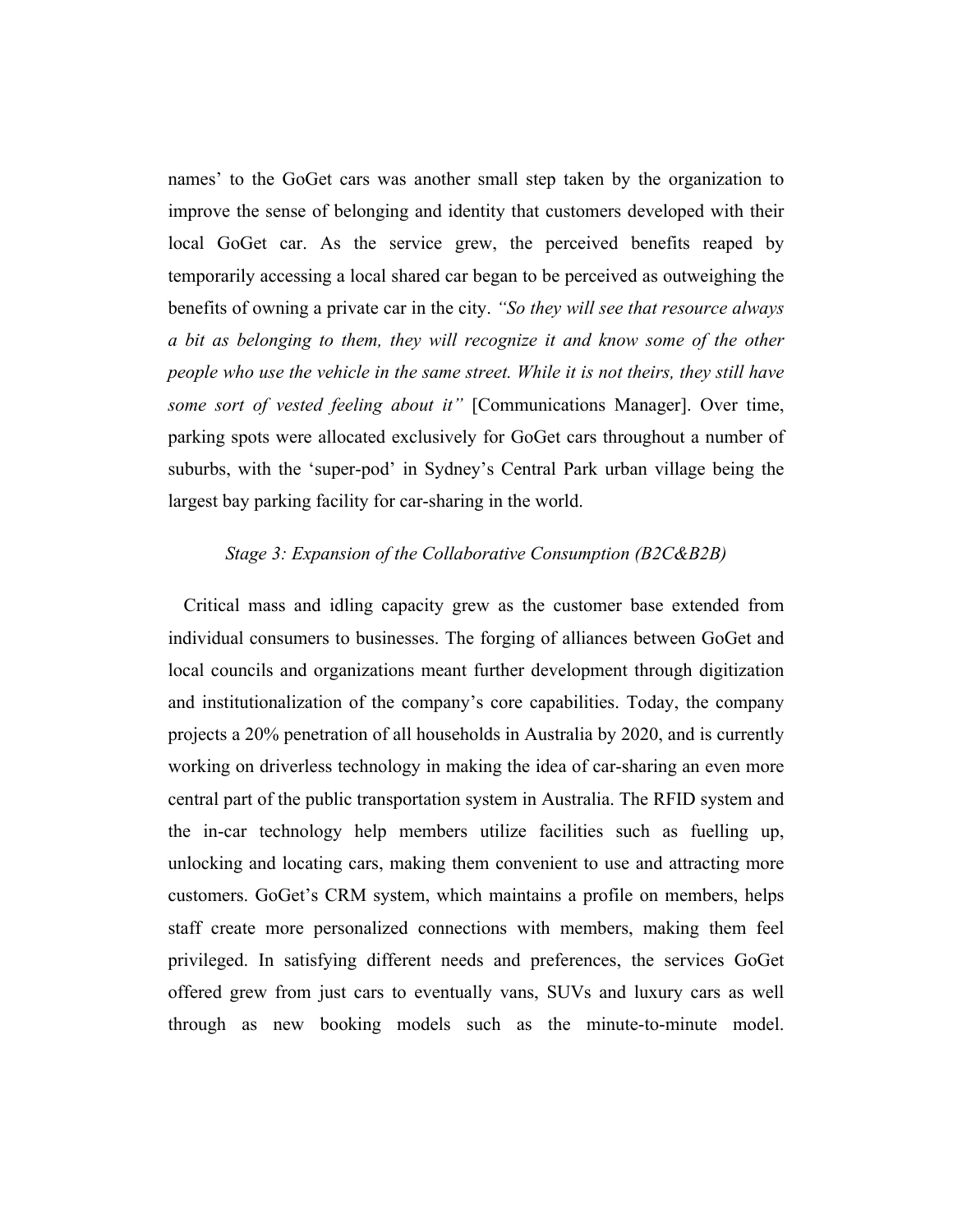Furthermore, GoGet has co-operated with IKEA to allow their customers spontaneous sign-up so they can use GoGet vans to transport bulky furniture home. In the IKEA scenario, the intermediary was able to offer a value proposition that generated value for GoGet, IKEA itself and their customers.

Although IT gives GoGet the ability to scale quickly*,* the growth in critical mass and sharing of resources with a larger unknown crowd meant that member concern, trust and sense of responsibility towards maintaining the shared resources declined. "*As we have grown, it has become less feasible and as the percentage of those first-movers has decreased, people are less interested in GoGet as a community"* [GoGet employee]. In order to manage the growing critical mass, the company nurtures self-transcendence among individuals to be considerate for the community. Trust and belief in commons are influenced using social media platforms to monitor the opinions of the public and build on these opinions. "*It's hard because we definitely have those two different types of members. The members that want to be in car-sharing for the green side, the environmental side, and really care about it and the other [group] don't get carsharing"* [Customer Services Manager 2]. Therefore, the expansion to the business segment made sense in order to sustain the growth of the platform.

# **IV. Conclusion**

Collaborative consumption is dramatically changing the way in which businesses operate, public services are used, and innovations are built, through the development of unique product–service systems. Our preliminary summary model illustrates that there is a clear interplay between the IT developments and the product–service system evolution. Whilst the preliminary findings have shown IT to be a function of promoting a car-sharing initiative, we found that it is not the sole driver cultivating the growth of the GoGet system. A radical change in the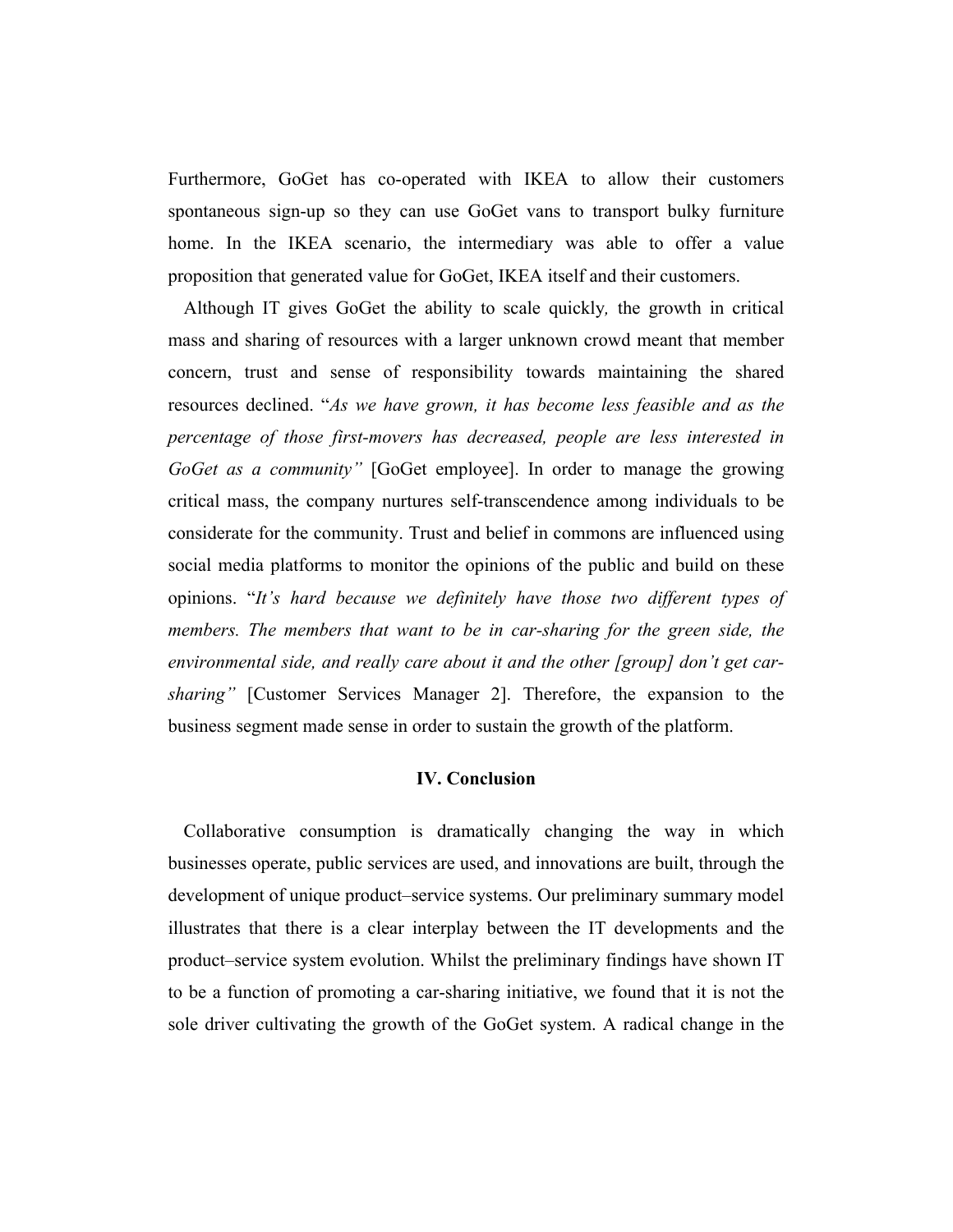business model was required in order to scale the platform. The agility of IT served as a great support to put the new business processes in place.

Ongoing work will attempt to develop the model further with a focus on developing the relation between the features of an IT artefact and the abilities of a subject in a given situation that give rise to opportunities to satisfy the motivational needs of the community. Our ongoing work will build on this initial exploratory phase of the study in bringing further clarity and explanation to the underlying mechanisms that operate throughout the stages of growth identified. Such research is necessary in order to better understand how service providers extract business value from technologies in formulating breakthrough strategies, designing compelling new products and services, and transforming management processes (Sambamurthy et al. 2003). Owing in part to the ubiquitous connectivity, personalization and affordability of mobile devices and applications (Nolan 2012; Vodanovich et al. 2010), emergent platforms such as Uber and Airbnb have created value by facilitating new forms of interactions in communities. Understandably, conventional coordination mechanisms found in the IS development literature cannot be readily applied to the significantly wider strategic scope of such platforms (Karimi and Walter 2015; Lucas and Goh 2009; Tan et al. 2011; Tan et al. 2012). The current study will further build on the literature and will address the knowledge gaps on how IT enables collaborative consumption and digital disruption, noting that these gaps continue to exist despite recognition that digital technologies are disrupting established ways of capturing value and doing business. We focus on the ways in which disruption is achieved through technology-enabled collaborative consumption, which is still understudied. Furthermore, our study attempts to contribute to current IS research in terms of how multi-sided platforms stimulate and channel innovation through technology.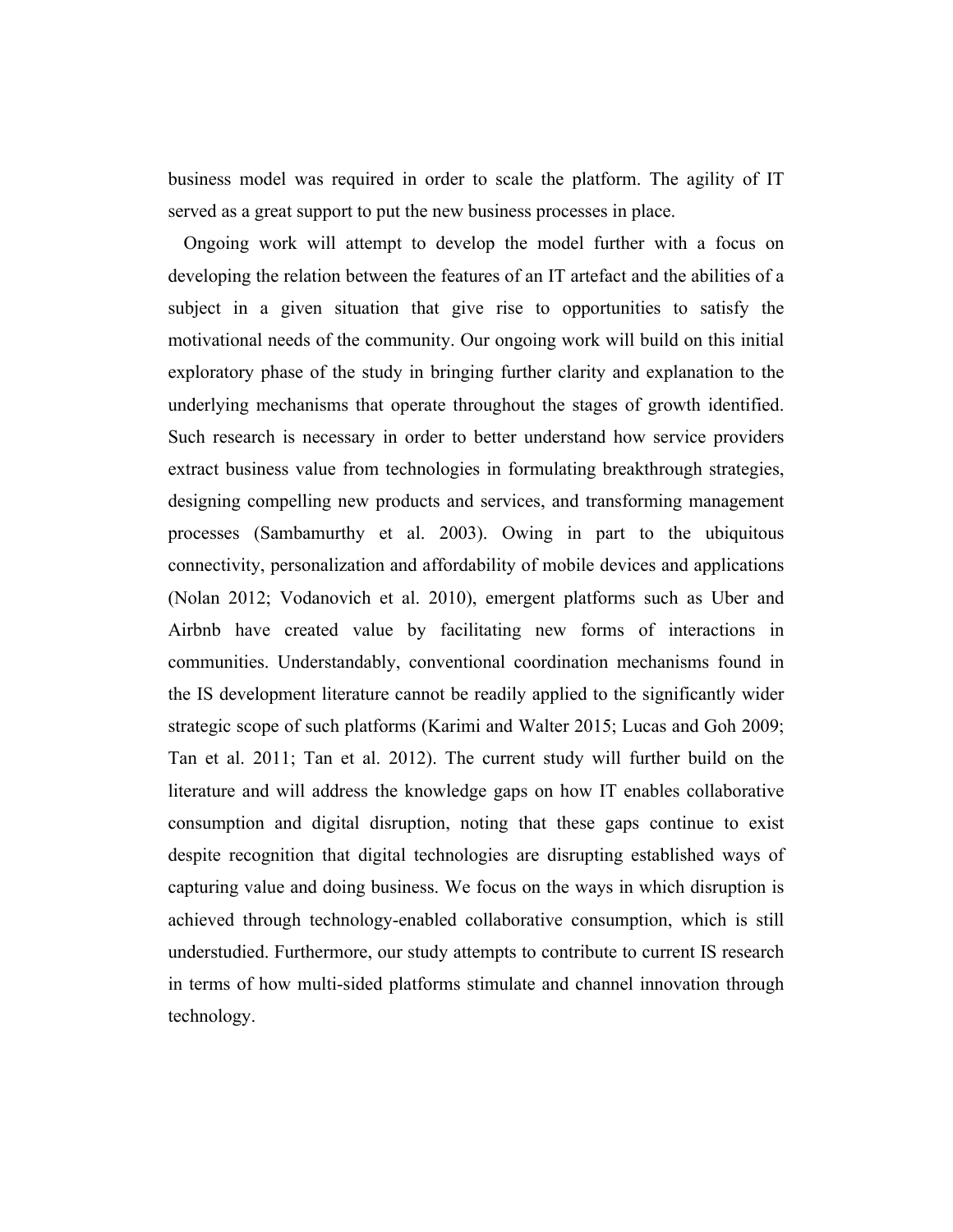# **Acknowledgements**

The authors would like to thank Jonathan and members of the GoGet team for supporting our research.

# REFERENCES

- Avgerou, C. 2013. "Social Mechanisms for Causal Explanation in Social Theory Based IS Research," *Journal of the Association for Information Systems*  $(14:8)$ .
- Belk, R. 2014. "You are what you can access: Sharing and collaborative consumption online," *Journal of Business Research* (67:8) Aug, pp 1595- 1600.
- Botsman, R., and Rogers, R. 2010. *What's mine is yours: how collaborative consumption is changing the way we live*, Collins London.
- Boudreau, K., and Hagiu, A. 2009. "Platform Rules: Multi-Sided Platforms as Regulators," in *Platforms, Markets and Innovation,* A. Gawer (ed.), Edward Elgar Publishing Ltd: Cheltenham, UK, pp. 163-191.
- Campbell, J. L. 2004. *Institutional change and globalization*, Princeton University Press.
- Cusumano, M. A., and Gawer, A. 2002. "The Elements of Platform Leadership," *MIT Sloan Management Review* (43:3), pp 51-58.
- Davis, G. F., and Marquis, C. 2005. "Prospects for organization theory in the early twenty-first century: Institutional fields and mechanisms," *Organization Science* (16:4), pp 332-343.
- Dowling, R., and Kent, J. Year. "The Challenges of planning for autonomous mobility in Australia," State of Australian Cities National Conference, Sydney, 2013.
- Eisenmann, T., Parker, G., and Van Alstyne, W. 2006. "Strategies for Two-Sided Markets," in *Harvard Business Review*, Boston University School of Management, pp. 1-11.
- Falleti, T. G., and Lynch, J. F. 2009. "Context and causal mechanisms in political analysis," *Comparative Political Studies*).
- Gawer, A., and Cusumano, M. 2008. "How Companies become Platform Leaders," *MIT/Sloan Management Review* (49:2), pp 1532-9194.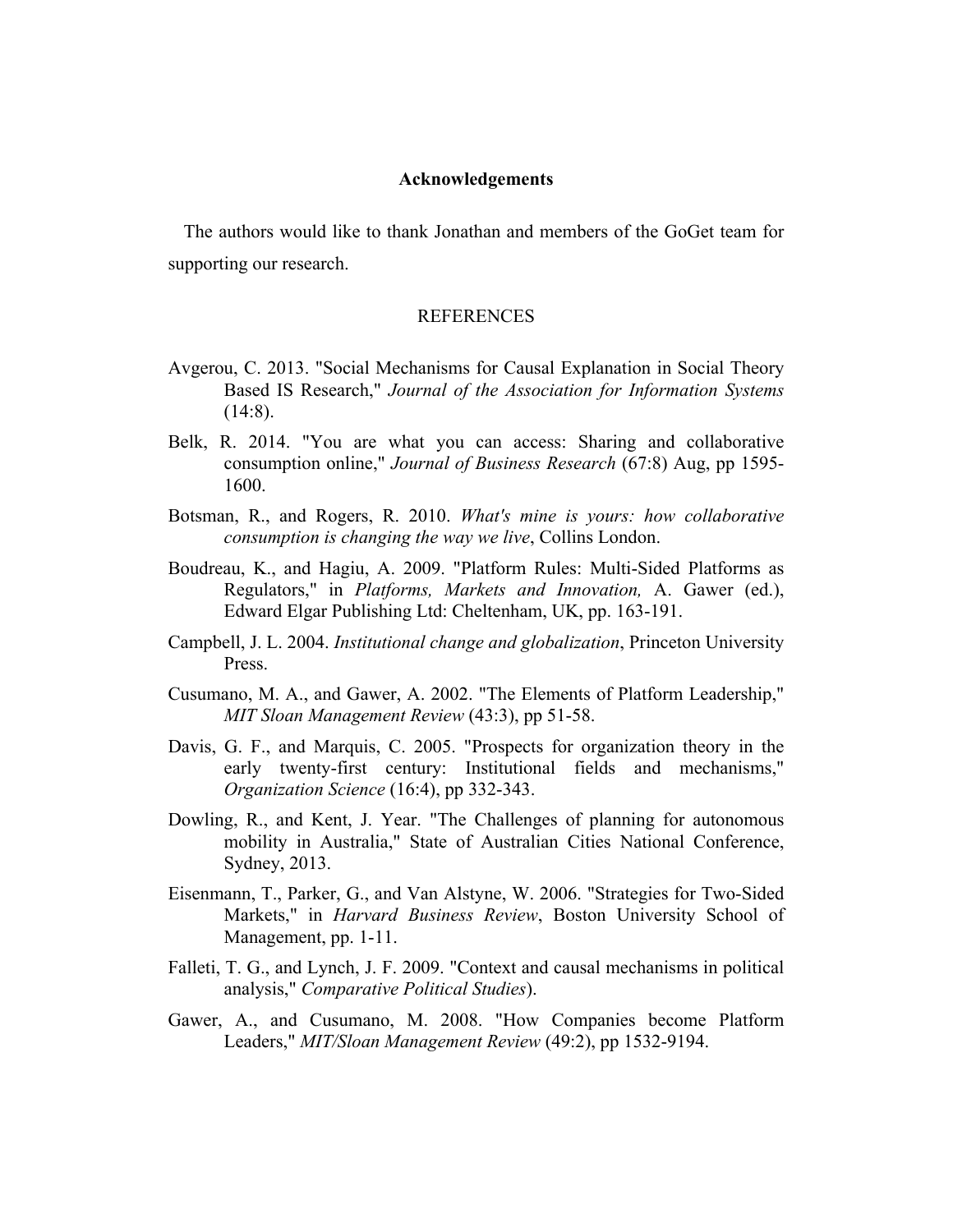- Gerring, J. 2010. "Causal mechanisms: Yes, but…," *Comparative Political Studies* (43:11), pp 1499-1526.
- Hagiu, A. 2009a. "Multi-sided Platforms: From Microfoundations to Design and Expansion Strategies," Harvard Business School (SSRN: http://ssrn.com/abstract=955584).
- Hagiu, A. 2009b. "Two-Sided Platforms: Product Variety and Pricing Structures," *Journal of Economics & Management Strategy* (18:4), pp 1011-1043.
- Hagiu, A. 2014. "Strategic Decisions for Multisided Platforms," *MIT Sloan Management Review* (55:2), pp 70-81.
- Hagiu, A., and Wright, J. 2013. "Do you really want to be an eBay? Structuring your business as a marketplace may seem attractive, but it's often a recipe for failure," *Harvard Business Review* (91:3), p 102.
- Hamari, J., Sjöklint, M., and Ukkonen, A. 2015. "The sharing economy: Why people participate in collaborative consumption," *Journal of the Association for Information Science and Technology*), pp n/a-n/a.
- Hedström, P. 2005. *Dissecting the social: On the principles of analytical sociology*, Cambridge University Press Cambridge.
- Hedström, P., and Swedberg, R. 1998. *Social mechanisms: An analytical approach to social theory*, Cambridge University Press.
- Ikkala, T., and Lampinen, A. 2015. "Monetizing Network Hospitality: Hospitality and Sociability in the Context of Airbnb," in *Proceedings of the 18th ACM Conference on Computer Supported Cooperative Work & Social Computing*, ACM: Vancouver, BC, Canada, pp. 1033-1044.
- Karimi, J., and Walter, Z. 2015. "The Role of Dynamic Capabilities in Responding to Digital Disruption: A Factor-Based Study of the Newspaper Industry," *Journal of Management Information Systems* (32:1), pp 39-81.
- Kent, J. L. 2014a. "Carsharing as active transport: What are the potential health benefits?," *Journal of Transport & Health* (1:1) 3//, pp 54-62.
- Kent, J. L. 2014b. "Driving to save time or saving time to drive? The enduring appeal of the private car," *Transportation Research Part A: Policy and Practice* (65) 7//, pp 103-115.
- Kent, J. L., and Dowling, R. 2013. "Puncturing automobility? Carsharing practices," *Journal of Transport Geography* (32) 10//, pp 86-92.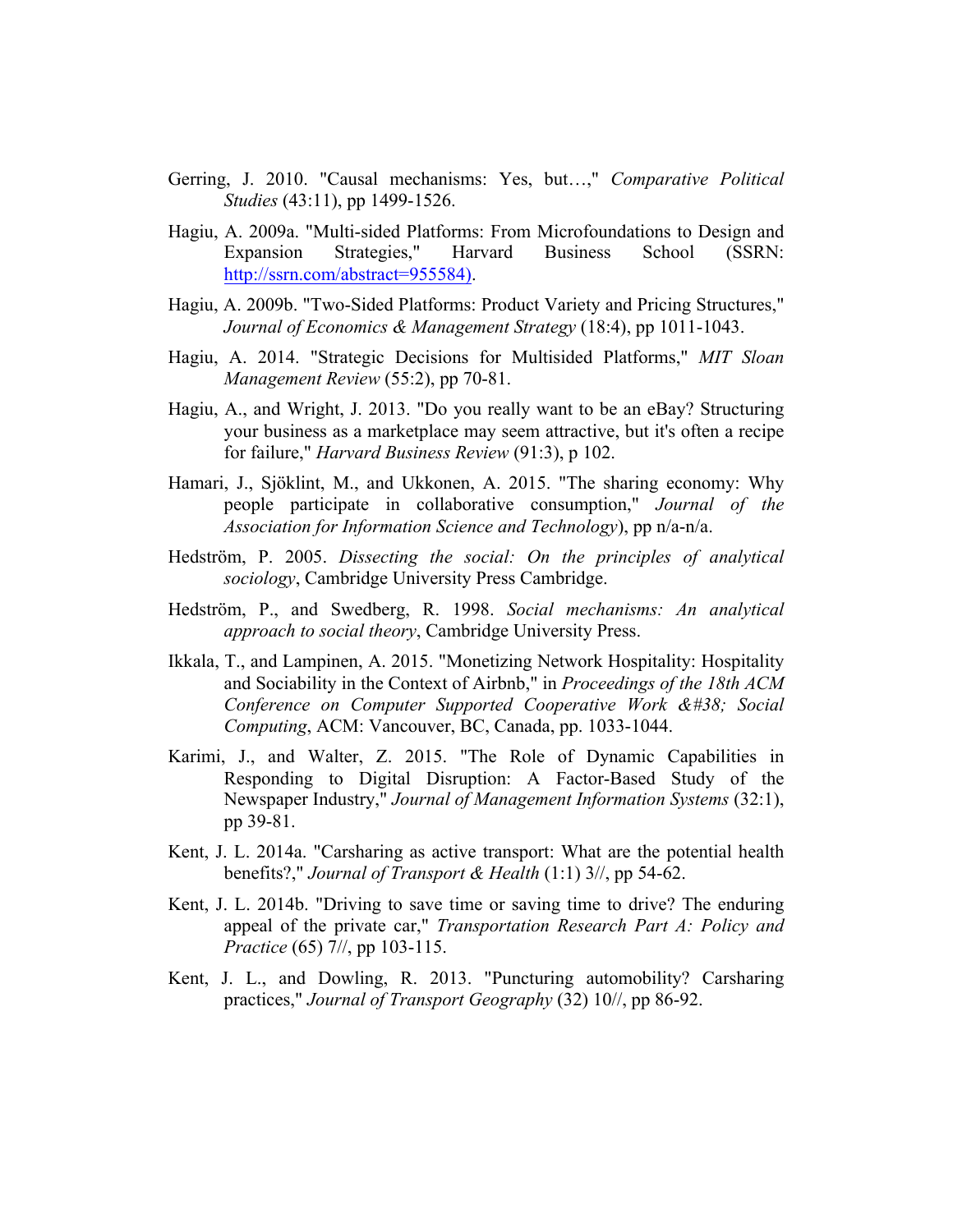- Kim, J., Yoon, Y., and Zo, H. Year. "Why People Participate in the Sharing Economy: A Social Exchange Perspective," Pacific Asia Conference on Information Systems (PACIS)2015.
- Klein, H. K., and Myers, M. D. 1999. "A Set of Principles for Conducting and Evaluating Interpretive Field Studies in Information Systems," *MIS Quarterly* (23:1), pp 67-93.
- Koch, H., and Schultze, U. 2011. "Stuck in the conflicted middle: a roletheoretic perspective on B2B e-marketplaces," *MIS Quarterly* (35:1), pp 123-146.
- Lucas, H. C., and Goh, J. M. 2009. "Disruptive technology: How Kodak missed the digital photography revolution," *The Journal of Strategic Information Systems* (18:1), pp 46-55.
- Matzner, M., and Chasin, F. Year. "To Share or Not To Share: Towards Understanding The Antecedents of Participation in IT-Enabled Sharing Services," European Conference on Information Systems (ECIS)2015.
- Nolan, R. L. 2012. "Ubiquitous IT: The case of the Boeing 787 and implications for strategic IT research," *The Journal of Strategic Information Systems* (21:2) 6//, pp 91-102.
- Piscicelli, L., Cooper, T., and Fisher, T. 2015. "The role of values in collaborative consumption: insights from a product-service system for lending and borrowing in the UK," *Journal of Cleaner Production* (97) Jun 15, pp 21- 29.
- Rochet, J.-C., and Tirole, J. 2003. "Platform Competition in Two-Sided Markets," *Journal of the European Economic Association* (1:4), pp 990-1029.
- Sambamurthy, V., Bharadwaj, A., and Grover, V. 2003. "Shaping agility through digital options: Reconceptualizing the role of information technology in contemporary firms," *MIS quarterly*), pp 237-263.
- Smolka, C., and Hienerth, C. 2014. "The Best of Both Worlds: Conceptualizing Trade-offs between Openness and Closedness for Sharing Economy Models," 12th International Open and User Innovation Workshop, Harvard Business School, Harvard University.
- Tan, F. T. C., Pan, S., and Tan, B. Year. "The co-creation of service value: The case of a B2B exchange in China," Australasian Conference of Information Systems, Brisbane, 2011.
- Tan, F. T. C., Pan, S. L., and Zuo, M. Year. "An Examination of Interdependencies in a B2C Platform in China: The Case of M.com,"